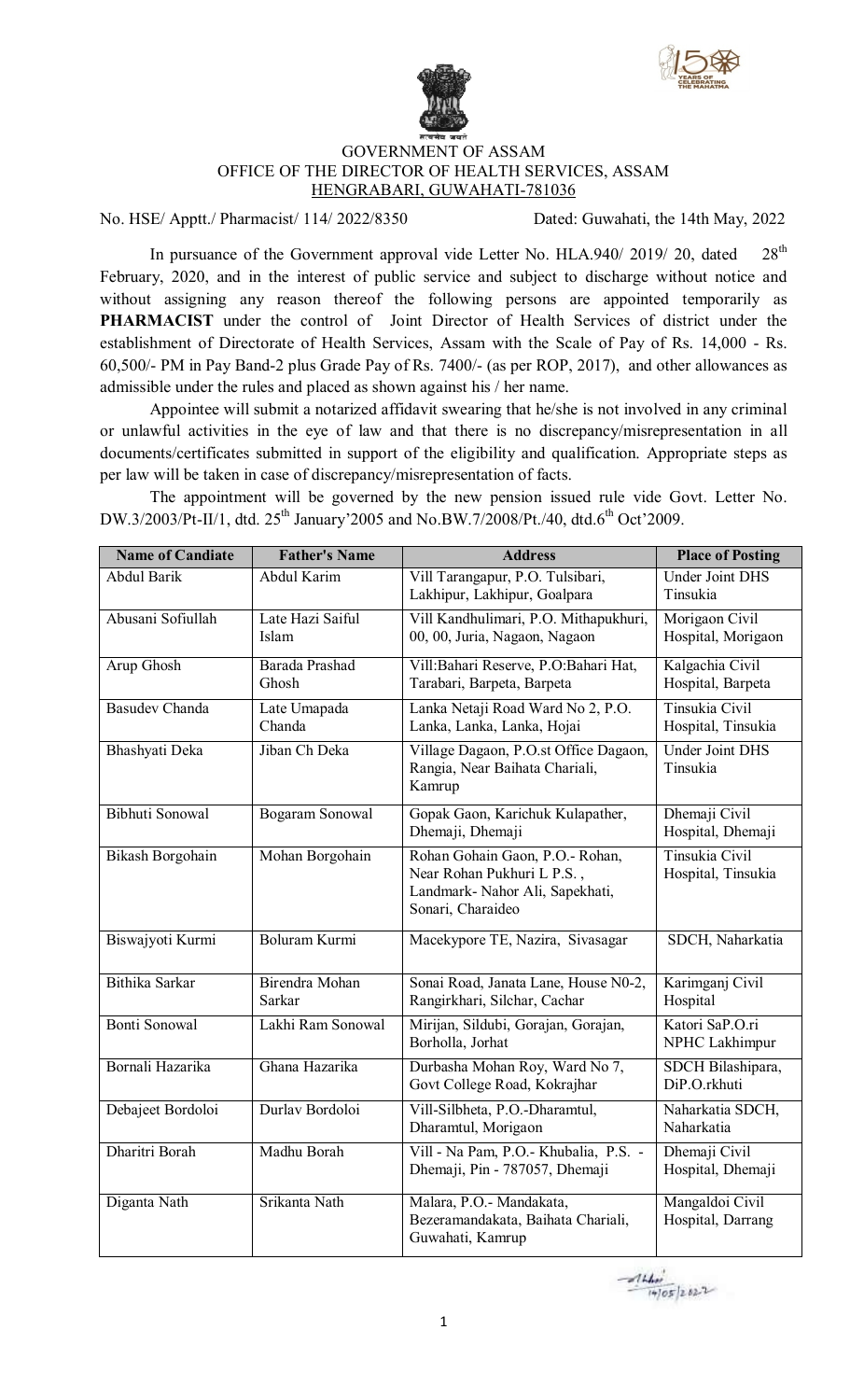| Diganta Neog               | Tanka Neog              | Vill- Purbajyoti Nigam, West Line,<br>P.O.- Pulisomoni, Near Sukurbari<br>Bazar, Gohpur, Biswanath Chariali,<br>Biswanath | Laholial SC<br>Lakhimpur             |
|----------------------------|-------------------------|---------------------------------------------------------------------------------------------------------------------------|--------------------------------------|
| Dipankar Basumatary        | Prabin Basumatary       | Luri, Nartap, Sonapur, Sonapur,<br>Sonapur, Guwahati, Kamrup (Metro)                                                      | Morigaon Civil<br>Hospital, Morigaon |
| Dipika Deka                | Anandi Ram Deka         | C O Anandi Ram Deka, Vill<br>Chittranagar, Ward No 4, Tangla,<br>Udalguri                                                 | Bilasipara SDCH<br>Dhubri            |
| Dipjyoti Haloi             | Putul Haloi             | House No 15, Ananta Path,<br>Hengrabari, Near Phe, Dispur,<br>Guwahati, Kamrup (Metro)                                    | Nalbari Civil<br>Hospital            |
| Dwijen Chandra<br>Thakuria | Chandradhar<br>Thakuria | House No 118, Bongara, Palashbari,<br>P.O. Bongara, Palashbari, Kamrup,<br>Kamrup                                         | <b>Under Joint DHS</b><br>Sivasagar  |
| Gunamani Kashyap           | Priyaranjan Sarma       | S/O.- Priyaranjan Sarma, Vill.-<br>Lakshimpur, P.O.- Lakshimpur,<br>Mangaldai, Darrang                                    | <b>Bilasipara SDCH</b><br>Dhubri     |
| Harka Bahadur Rai          | Mohan Rai               | Vill- Lamba Pathar, P.O-Dayang<br>Mukh, Kheroni, Donka, Karbi<br>Anglong West                                             | Fakirganj Model<br>Hospital Dhubri   |
| Himanka Kalita             | Lohit Kalita            | Co- Lohit Kalita, Vill- Dagiapara,<br>P.O.- Hatimara, Sipajhar, Mangaldai,<br>Darrang                                     | Mangaldoi Civil<br>Hospital, Darrang |
| Joyshree Duarah            | <b>Putul Duarah</b>     | Kharagarh Ghurachowa Gaon,<br>Kalugaon, P.O.-Khemdoi Pukhuri,<br>Sivasagar, Amguri, Sivasagar                             | Golaghat Civil<br>Hospital, Golaghat |
| Kshipra Kalpa Gogoi        | Nava Kr Gogoi           | C/O- Nava Kr Gogoi, Vill-Ratanpur<br>(Back Side Of Dhemaji College),<br>Ward No-06, P.O- Dhemaji                          | Dhakuakhana BPHC                     |
| Kuldeep Kalita             | Digambar Kalita         | C/O- Digambar Kalita, Ib Road<br>(Sualkuchi), Sualkuchi, Kamrup                                                           | Kalgachia Civil<br>Hospital, Barpeta |
| Kundan Chakrabarty         | Sanjib Chakraborty      | Bamunpara, Lakhipur, Goalpara, Assam,<br>Near Sai Mandir, Lakhipur, Ward<br>Number 2, Lakhipur, Goalpara                  | Bokakhat SDCH,<br><b>Bokakhat</b>    |
| Longkumar Engleng          | Mongolsing Engleng      | Vill: Biren Engti, Buragohain, P.O.<br>Dokmoka, Diphu, Karbi Anglong East                                                 | <b>Under Joint DHS</b><br>Tinsukia   |
| Madhuryya Dutta            | <b>Bimal Dutta</b>      | Vill. Julagaon, P.O. Meteka, Sivasagar                                                                                    | Borbli SC<br>Lakhimpur               |
| Mashidur Rahman            | <b>Abdul Malek Miah</b> | House No.64, Vill.Salapara Part 3,<br>P.O Nilokhia, Block:Birsing Jarua,<br>Sukchar, Dhubri                               | <b>Bilasipara SDCH</b><br>Dhubri     |
| Modhim Doley               | Kulamoni Doley          | Vill Lakhimi BorP.O.mua, P.S.<br>Jengraimukh, P.O. Jengraimukh,<br>Jengraimukh, Majuli                                    | Bejia SD Lakhimpur                   |
| Nabajyoti Gogoi            | Dilip Gogoi             | House No 83, Majgaon, Tamulichiga,<br>Gaurisagar, Sivasagar, Sivasagar                                                    | Matmara SD<br>Lakhimpur              |
| Nayan Moni Deori           | Jugal Chandra Deori     | Nakari Ward No 1, Near Das Nursing<br>Home, North Lakhimpur, Lakhimpur                                                    | Laluk Model<br>Hospital Lakhimpur    |

 $-414...$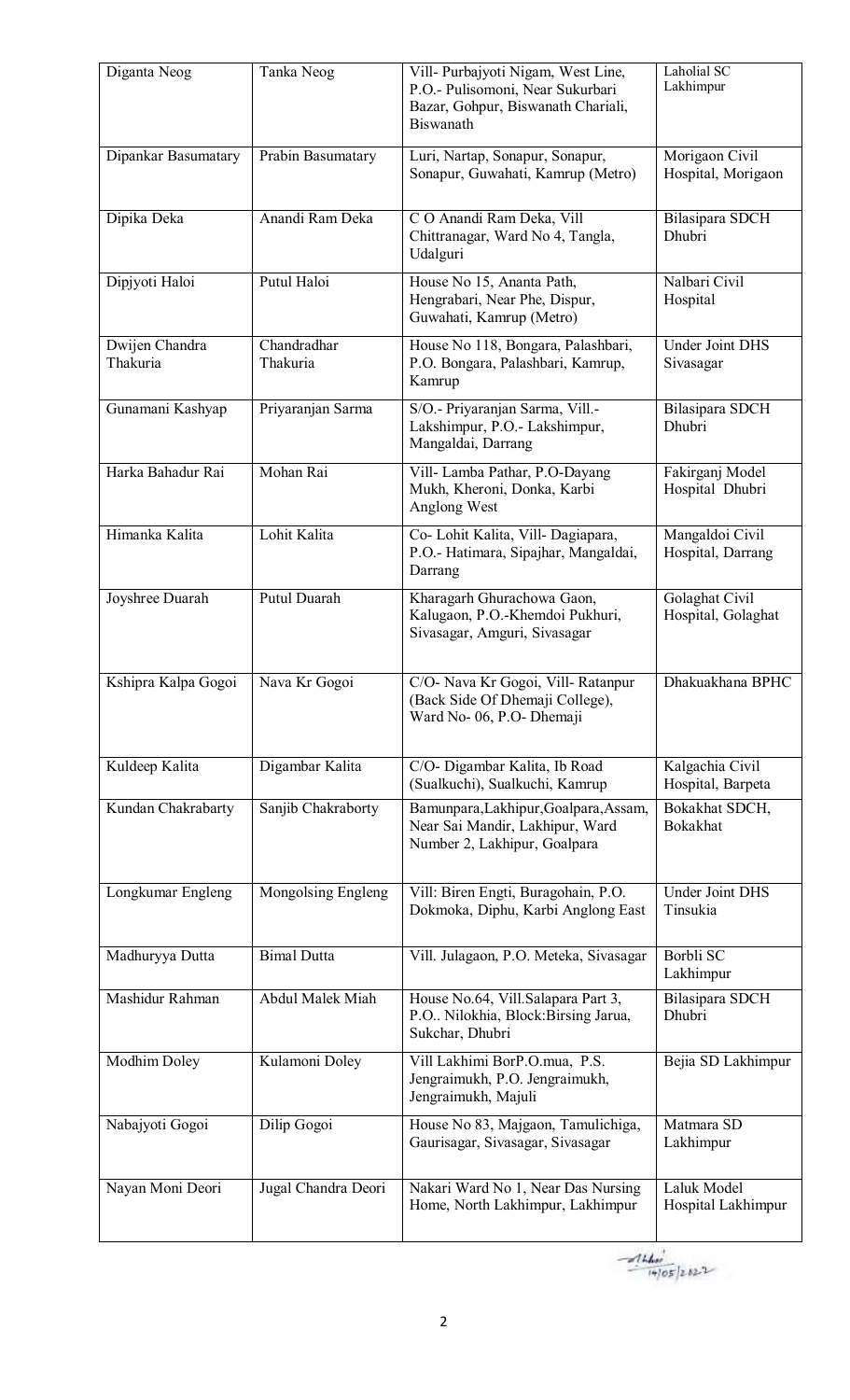| Nayantara Talukdar          | Upendrajit Talukdar      | Vill-Jogipara, Vip Road, P.O.-<br>Guwahati AirP.O.rt, Azara, Guwahati,<br>Kamrup (Metro)                   | Goalpara CH,<br>Goalpara             |
|-----------------------------|--------------------------|------------------------------------------------------------------------------------------------------------|--------------------------------------|
| Nikumoni Das                | Karunamoy Das            | Vill - Bamgaon, P.O.- Chariali,<br>Biswanath Chariali, Dist-Biswanath                                      | Bihpuria BPHC<br>Lakhimpur           |
| Parag Kalita                | Late Niranjan Kalita     | Vill-Raypur, P.O.- Pathsala,<br>Patacharkuchi, Pathsala, Barpeta                                           | SMK Civil Hospital,<br>Nalbari       |
| Parinita Sarma              | Gopal Sarma              | House No 13, Prabhat Boro Path, Ujjal<br>Nagar, Dhirenpara, Fatasil Ambari,<br>Guwahati, Kamrup (Metro)    | SMK Civil Hospital,<br>Nalbari       |
| Partha Pratim Dutta         | Putukan Dutta            | Vill- Silikhaguri, P.O- Ramyapur,<br>Silapathar, Dhemaji                                                   | Jamuguri SC<br>Lakhimpur             |
| Popi Gogoi                  | Buddhajit Gogoi          | Khumtai, Golaghat, Kamargaon,<br>Golaghat                                                                  | Golaghat Civil<br>Hospital, Golaghat |
| Rakesh Karmakar             | Madan Mohan<br>Karmakar  | Village: Kadamoni Town, P.O. Juria<br>P.S Juria, Dist. Nagaon, State Assam,<br>Juria, Nagaon               | <b>Under Joint DHS</b><br>Tinsukia   |
| Ratan Kumar Das             | Rakhal Chandra Das       | Vill Bhehguri, P.O. Bhokelikanda,<br>P.S. Kalai Gaon, Dist- Udalguri,<br>Kalaigaon, Kalaigaon, Udalguri    | Naharkatia SDCH,<br>Naharkatia       |
| Rejina Teronpi              | Bapu Teron               | Purna Hanse Gaon, Japarajan,<br>Borpathar, Bokajan, Karbi Anglong<br>East                                  | Naharkatia SDCH,<br>Naharkatia       |
| Rituparna Das               | Nanda Ram Das            | Vill: BaliP.O.ria Gaon, P.O: Bogar<br>Gaon, Near ChaP.O.ri Chuk Lp<br>School, Bogar Gaon, Titabar, Jorhat  | Ghilamora SD<br>Lakhimpur            |
| Rituparna Pegu              | Bishnu Ram Pegu          | Vill Kekuri P.O.mua Gaon, P O<br>Kekuri P.O.mua, P S Dhakuakhana,<br>Pin 787055, Dhakuakhana,<br>Lakhimpur | Naoboicha CHC<br>Lakhimpur           |
| Ronu Dewan                  | Md Tazuddin Dewan        | Vill-Kuriha, P.O.-Kayakuchi, Barpeta,                                                                      | under Joint DHS<br>Tinsukia          |
| Rupalim Gogoi               | Dhruba Gogoi             | 2 No. Darikial Gaon, P.O. Nakachari,<br>Mariani, Jorhat                                                    | Bokakhat SDCH,<br><b>Bokakhat</b>    |
| Sultana Parbin<br>Barbhuiya | Nurul Hoque<br>Barbhuiya | Vill Algapur Pt Iv, P.O. Kali Bari<br>Bazar, Algapur, Hailakandi                                           | Hailakandi Civil<br>Hospital         |
| Sumi Bhuyan                 | Moniram Bhuyan           | Vill-Sissiborgaon, P.O.- Sissiborgaon,<br>Silapathar, Dhemaji                                              | Bodoti SC<br>Lakhimpur               |
| Sumit Nanda                 | Sudesh Nanda             | Maijan Tea Estate, Hiloidhari Gaon,<br>Dibrugarh                                                           | Dhalpur CHC<br>Lakhimpur             |
| Sumit Ranjan Saikia         | Bipul Kumar Saikia       | C/O-Bipul Kr Saikia, Meteka Jula<br>Gaon, P. O- Meteka,, Joysagar,<br>Sivasagar                            | Telahi Model<br>Hospital Lakhimpur   |
| Surabhi Suman               | <b>Shankar Prasad</b>    | New Bongaigaon, B.G. Colony Qtr<br>No. 179/B, P.O New Bongaigaon,<br>Bongaigaon                            | Bidyapur CHC,<br>Bongaigaon          |
| Surjit Kumar Nath           | Kamini Kumar Nath        | S/O- Late Kamini Kumar Nath, Vill-<br>Narangabari, P.O.- Baguan, Baguan,<br>Goalpara                       | Civil Hospital<br>Goalpara           |
| Tapobrata Patgiri           | Hridayananda Patgiri     | Vill-Durgamandir, P.O.-Baladmari,<br>Dist-Goalpara, Ward No- 07, House<br>N0-717 Ka, Goalpara              | Civil Hospital<br>Goalpara           |

 $-444$